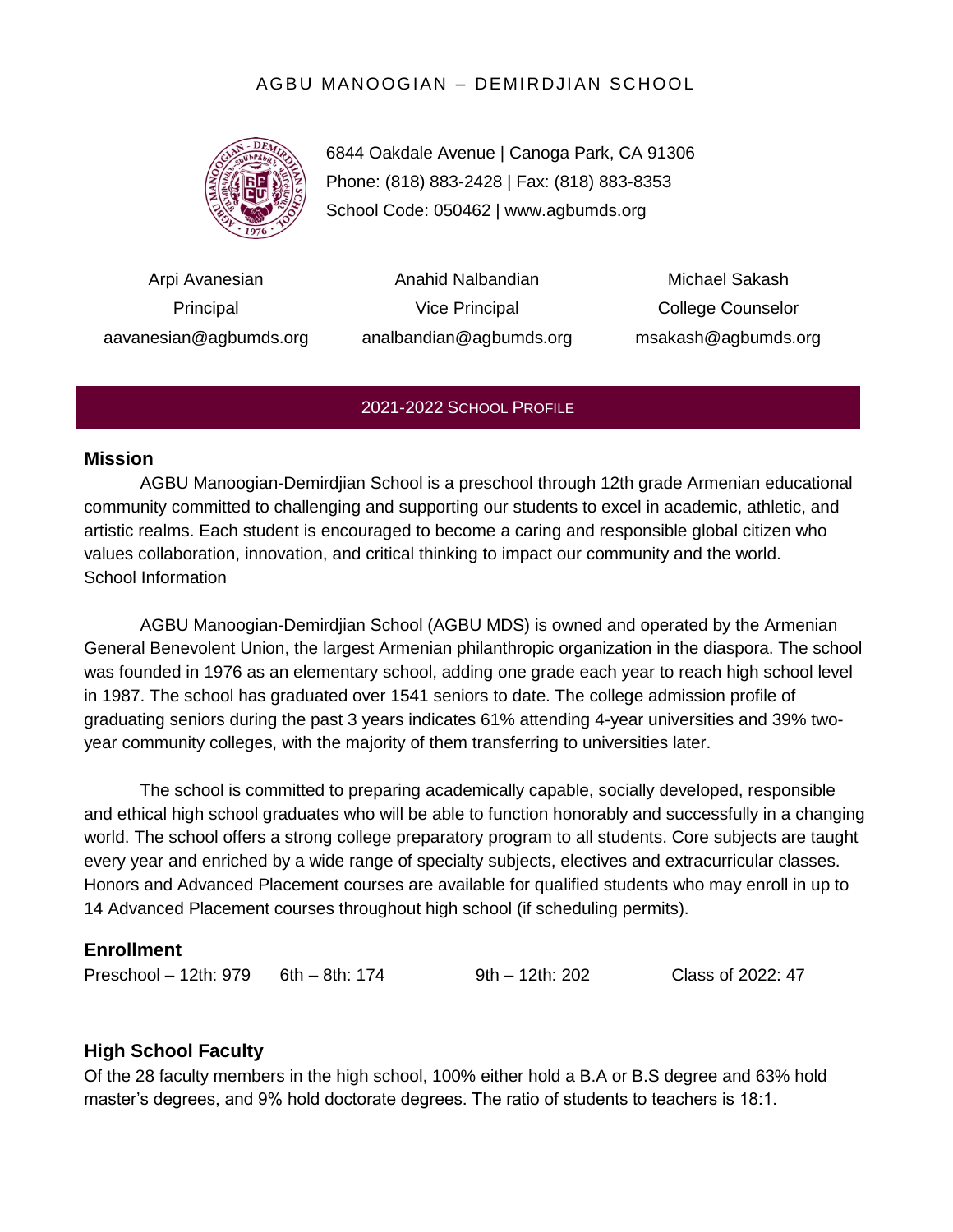## **Accreditation and Memberships**

The school has been accredited by the Western Association of Schools and Colleges since 1992 and is a member of: National Association for College Admission Counseling, Western Association for College Admission Counseling, and National Honor Society.

# **Grading**

The school year is divided into two semesters and classes meet on a block schedule. AGBU MDS issues three progress reports every semester, 5 weeks apart; however, only semester grades appear on the student's permanent transcript. Grades are calculated on a 4 point scale and weighted for courses designated as "Honors" or "Advanced Placement." (+) and (-) grades are indicated on the transcript and are weighted when computing GPA.

# **Graduation Requirements**

Successful completion of school graduation requirements entails that all core subject courses, with a semester grade of D or F, have been repeated prior to graduation. Courses repeated outside of AGBU are not shown on our transcripts and are not factored into the student's Cumulative GPA. Additionally, seniors cannot have a D or F, as a semester grade, during senior year if they are to graduate and receive a diploma. Seniors are held to the unweighted cumulative 2.0 GPA minimum requirement. Failure to achieve this average during the first semester will place a senior on academic probation, and failure to achieve that cumulative GPA at the end of the year will prevent a senior from graduating and receiving a diploma.

| <b>AGBU MDS Course Requirements</b> |                                                           |  |  |
|-------------------------------------|-----------------------------------------------------------|--|--|
| A                                   | English: 4 years                                          |  |  |
| B                                   | Mathematics: 4 years                                      |  |  |
| C                                   | History: 3 years                                          |  |  |
| D                                   | Laboratory Science (biology, chemistry, physics): 4 years |  |  |
| E                                   | Foreign Languages: 4 years                                |  |  |
| F                                   | Visual and Performing Arts: 1 year of same type of art    |  |  |
| G                                   | Electives: 2 years                                        |  |  |

Students are also required to take the following electives: Armenian Composition, Introduction to Technology, Introduction to Business and Geography.

# **Focus Group Program**

Our college-preparatory high school curriculum also incorporates the concept of focus groups—this setup affords our students the opportunity to study subjects in-depth, with internships and extracurricular activities embedded into the schedule. Our 9th grade curriculum is designed to provide students the full foundation necessary to apply for, and thrive, in our focus groups during sophomore, junior, and senior year. Students gain awareness of different educational, professional, and career opportunities with the help of guest speakers and field trips. This program allows students to focus their studies in one of the following fields: Engineering & Technology, Law & Politics, Visual & Performing Arts, Health & Medicine, and Business & Communications.

# **Advanced Placement Results for 2021**

In May 2021, 70% of our 10th, 11th, 12th grade students took 184 exams. 70% of our AP students have scores of 3 and above. Our school was recognized for the following AP Scholar awards: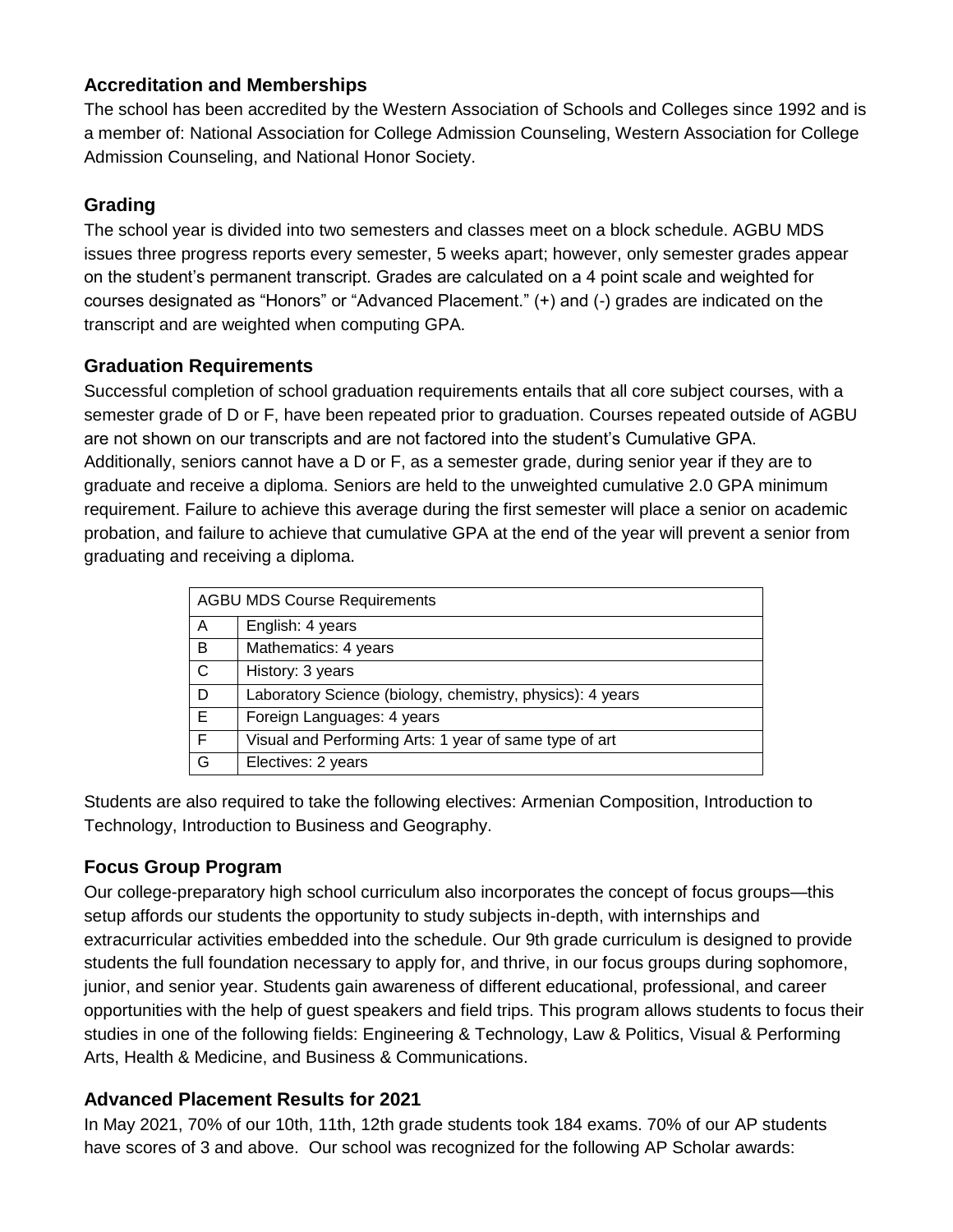|    | AP Scholar with Honors       |
|----|------------------------------|
| 19 | AP Scholars                  |
|    | AP Scholars with Distinction |

#### **Advanced Placement Courses**

There are a total of 14 Advanced Placement (AP) and 12 Honors courses offered. Admission to advanced coursework is by approval of the instructor, department head and counselor. Some courses may not be offered every year due to scheduling and enrollment issues. AP courses are not open to freshman students.

#### **Social Science**

AP Government & Politics AP United States History AP World History AP Psychology

## **Mathematics**

Algebra Honors Geometry Honors Algebra II/Trigonometry Honors Pre-Calculus Honors Calculus Honors AP Calculus AB/BC AP Statistics

#### **Science**

Biology Honors Chemistry Honors AP Biology AP Chemistry AP Environmental Science AP Physics

#### **Foreign Language**

Armenian I Honors Armenian II Honors Armenian II Honors Armenian IV Honors

### **English** English I Honors English II Honors AP English Language & **Composition** AP English Literature & **Composition**

**Computer Science** AP Computer Science **Principles** 

## **Service Commitment**

AGBU MDS students must complete 80 community service hours as part of their graduation requirements. This obligation exists to encourage fulfillment of the AGBU Manoogian-Demirdjian School Mission, and many students choose to exceed their service requirement.

## **GPA & Class Rank Information**

The highest Academic Cumulative Weighted GPA in the Class of 2022 is 4.71. Given the rigorous nature of the curriculum and the small size of the senior class, AGBU Manoogian-Demirdjian School does not rank its students. Honors and AP courses are weighted one point. Off-campus summer or transfer grades from other schools are not included in the GPA.

| <b>GPA</b>     | # of Students |
|----------------|---------------|
| 4.45 and above | 6             |
| 4              | 11            |
| 9              | 12            |
| $3.0 - 3.4$    | 10            |
| $2.5 - 2.9$    |               |
| 2.4 and below  |               |
|                |               |

## **As of August 2021, the Class of 2022 – Fully Weighted GPA Ranges**